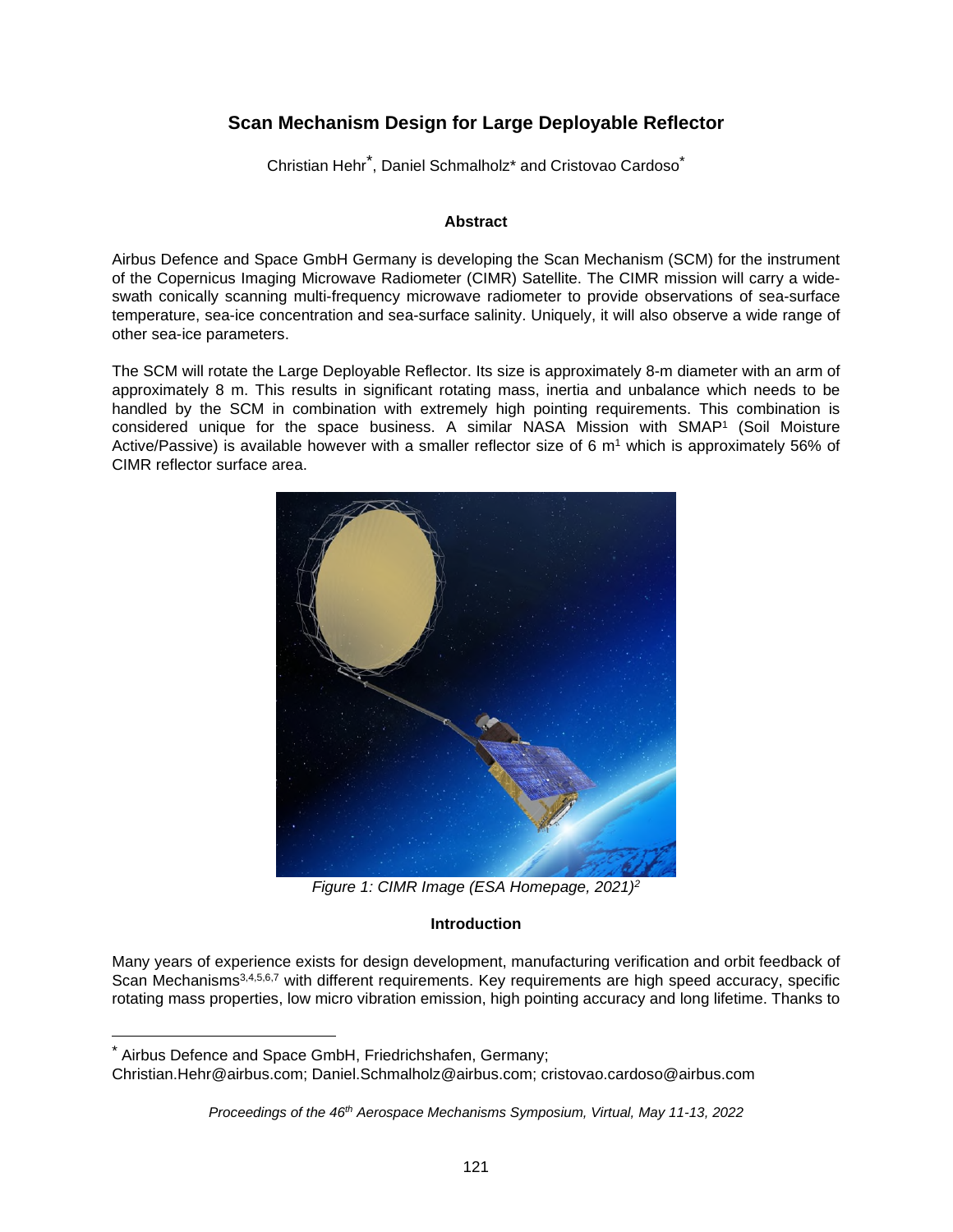the modular design, adaptation is manageable; however, the CIMR requirements cause some challenges which are shared in this paper. Furthermore, a design adaptation for the new mission allows implementation of the lessons learned from several Scan Mechanisms of previous MetOP Second Generation projects.

The Scan Mechanism (SCM) is the rotating mechanical and electrical link between the CIMR Platform with the arm and the Large Deployable Reflector. The SCM design consists of a Drive Unit, a Launch Offloading Device (LOD) and a Power and Data Transfer device (Roll-Ring). The LOD is required to decouple the Instrument load from the SCM during launch. The design of the SCM is based on a standardized drive unit design that has been flown on previous missions, such as MHS, MWRI, ADM and which also formed the design baseline for the MWI, ICI, MWS and METImage scanning mechanisms for MetOp-SG and MWRI for FY-3. The main components of the standard drive unit are ball bearings, a brushless DC motor, and a digital encoder. To meet the CIMR requirements, several modifications of the standard design were performed, which are outlined herein. The SCM drives a heavy instrument with the reflector resulting in an angular momentum of maximum 1090 Nms. The scan performance is achieved by the closed control loop included in the Scan Drive Electronics.

# Instrument Rotating TVN Part interface LOD Drive Unit **Z X**Platform Interface (not rotating) Roll-Ring® *Figure 2: SCM Figure 3: SCM main components and coordinate system*

#### Scan Mechanism (SCM)

#### Major design adaptations for CIMR

During the mission, the heavy rotating mass introduces high disturbance moments into the Scan Mechanism mainly due to static and dynamic unbalance, orbit pulsation, and orbit maneuver. High angular stiffness is required for pointing performance of the Scan Mechanism due to the described disturbance and also to achieve the required Eigen frequency of the orbit configuration. In order to increase SCM stiffness, pointing performance and load capability, considerable changes have been done on the drive unit, although maintain applicable previous heritage. For the LOD, the design is upgraded and breadboard activities are currently ongoing for TRL6 demonstration within B2 phase.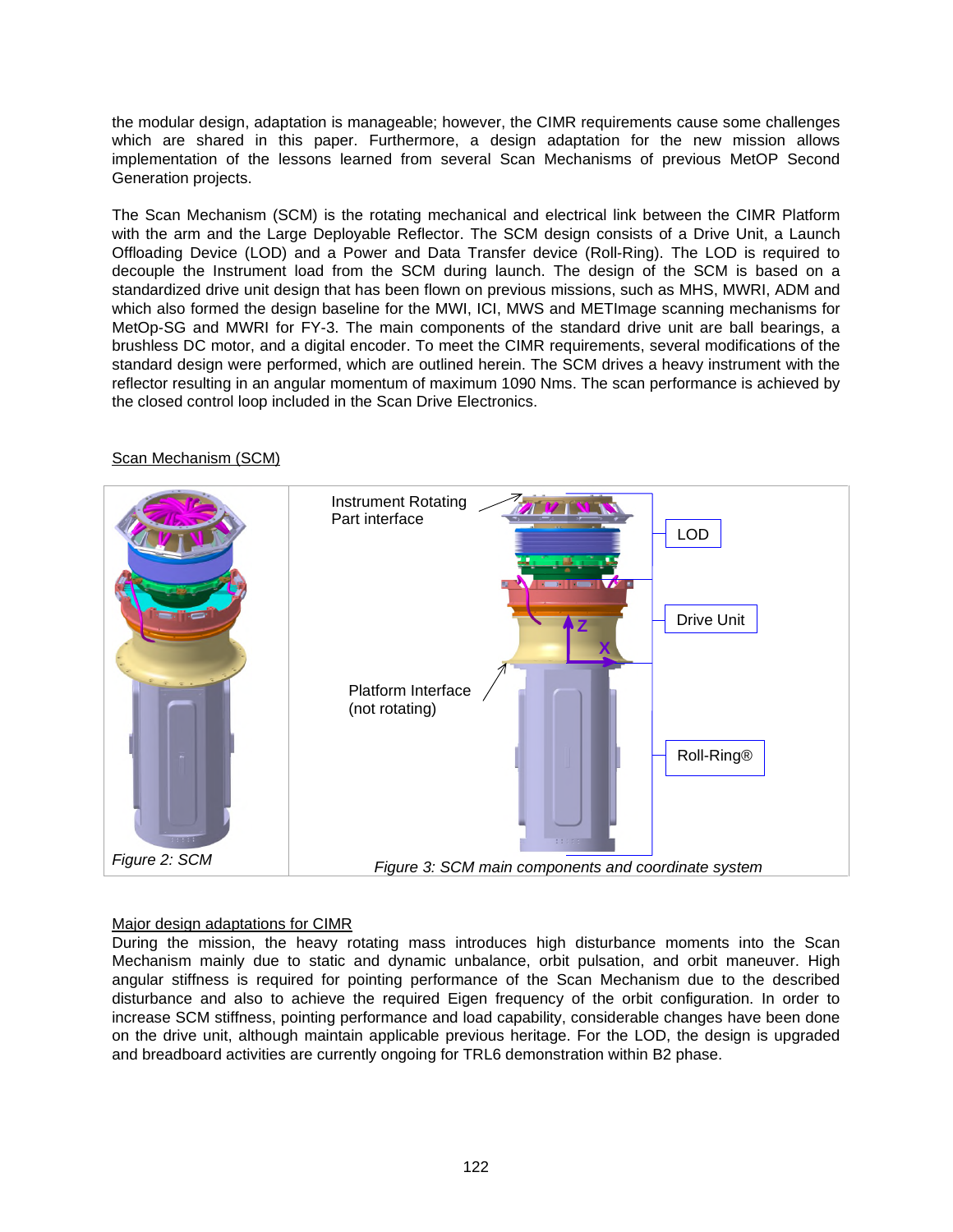#### Lessons Learned from previous projects

A power and data transfer device is used to transfer the power from the stator to the rotating instrument and the exchange of data between instrument and platform. The data are transferred via Low Voltage Differential Signaling. In the previous project, the selected technology was a Roll-Ring®<sup>[1](#page-2-0)</sup> from Diamond Roltran LLC based on an outcome of a pre-development study. The aim of the study was to evaluate its performance and to demonstrate the feasibility of achieving the required performance over the lifetime and in a representative environment prior to MetOp SG start. The study was successfully completed. Airbus gained a lot of experience during the MetOp SG Project with the Roll-Ring®.

This next generation slip-ring provides low resistance noise, low debris, and long lifetime. The reason is the use of electrical rolling contacts instead of sliding contacts. The life test has shown that the required performance for power and signal is achievable after more than 230 million life qualification revolutions. However, the PDTD development during MetOp SG was not free of issues, which will be described in this paper with improvements implemented for the CIMR Mission in the life test section.

#### **Drive Unit Design Changes for CIMR**

To take advantage of heritage, the drive unit uses the same two bearing pairs as in previous MetOP Second Generation projects. Each bearing pair is in an X configuration and supported by a flexible membrane on the housing side. These membranes deliver the required flexibility to handle the misalignment between bearing pairs and thermal induced strains, maintaining the bearing stresses under acceptable values.



*Figure 4: Drive Unit.* 

On the other hand, high angular bending stiffness is required to achieve the pointing performance of the Scan Mechanism while coping with disturbance torques, and also to achieve the required Eigen frequency of the orbit configuration. Disturbance moments during mission are caused by the heavy rotating mass with static and dynamic unbalance, orbit pulsation, and orbit maneuver. In CIMR project, the rotating mass is 4-times and the inertia 180-times larger than in previous MetOP Second Generation projects.

The following goals:

- 1. Low axial stiffness between bearing pairs,
- 2. High angular stiffness of the SCM (extremely challenging to reconcile with previous goal),
- 3. Acceptable bearing loads (also under wide temperature range and considerable thermal gradients),
- 4. Low mass,

are expected to be achieved with the following modifications to the previous design:

<span id="page-2-0"></span> $1$  Roll-Ring® is a registered trademark of Diamond-Roltran LLC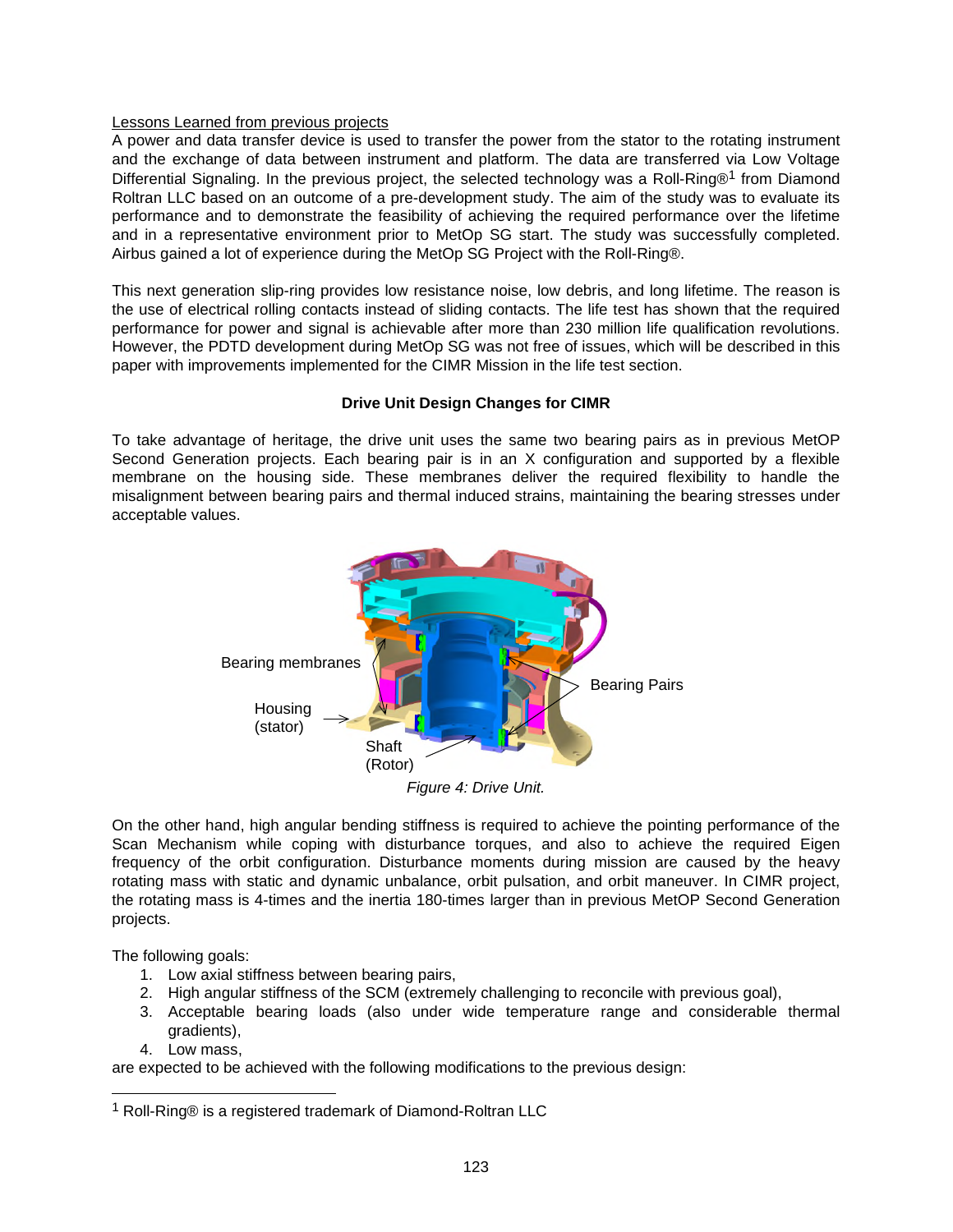- o Considerable increase of distance between bearing pairs (this increased SCM angular stiffness without changing stiffness between bearing pairs)
- o Increase of diameter and thickness of bearing membranes. This increases the X and Z translation stiffness at each bearing pair, with low change on Z translation and X/Y rotation stiffness, contributing for the reconciliation of goals 1 and 2.
- o Change of shaft and housing material from titanium to stainless steel (this eliminated bearing stresses due to wide temperature range; also allowed to achieve high stiffness in the bolted joints of the shaft where space is the limiting factor)
- o Straightening and shortening of load paths
- o Condensation of functionalities in a reduced number of parts, reducing interfaces in the load path (leading to more complex geometries and demanding manufacturing)

The estimation is an angular stiffness increased of a factor 9 regarding the previous MetOP Second Generation projects, with a mass increase of only factor 1.6 on the parts in the load path (orbit configuration). A trade-off has been performed at requirement level between stiffness and mass and finally the mass and stiffness optimized design is achieved with some effort.

#### **LOD**

#### Concept and challenges

The patented LOD is a coupling which is open during launch and is closed in orbit. The purpose is to interrupt the load path, and so avoid that the launch loads of the instrument rotating part go thru the SCM with the bearings.



The main requirements for the LOD are:

- 1. Enough clearance during launch, so that no loads are transferred to the Drive Unit (6 DOF free)
- 2. Reliable transition from launch to orbit configuration (avoid failure modes like getting stuck halfway due to friction or unforeseen clashes, capability to achieve orbit configuration independently of starting conditions)
- 3. Low energy release during configuration change (the kinetic energy of transition will bend the bearing membranes, and if more than the acceptable values, will cause a clash on the glass encoder disc)
- 4. 6 DOF locked at orbit configuration, with high load capacity to handle maneuver loads
- 5. High repeatability (to achieve required pointing performance)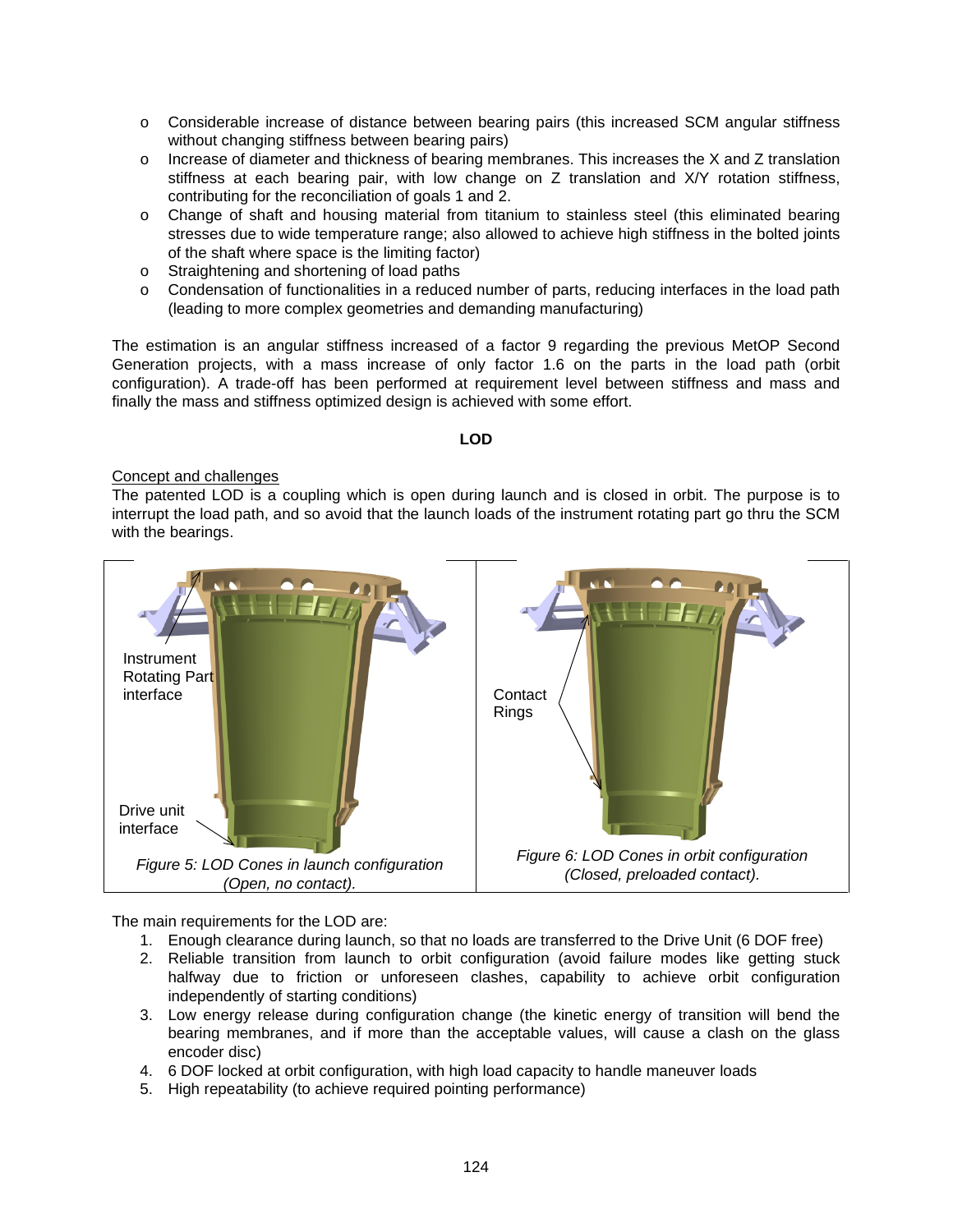6. High angular stiffness (X and Y), to achieve pointing performance and first Eigen frequency in orbit

#### Low local stiffness for high repeatability and high SCM stiffness

The current design is the result of assessing several concepts and performing many design-analysis iterations. The cones with 2 contact rings create an over-constrained coupling. This is not ideal because when tolerances are different than absolute zero, it will lead to having contact on one ring only, meaning that: repeatability, load capacity and stiffness will not be achieved.

The way to ensure contact on both contact rings is to elastically deform the contact regions to overcome the manufacturing tolerances. For this, low stiffness in the contact regions and high preload are desired.

To be highlighted the following challenging reconciliations:

- a. low stiffness in the contact regions, with high LOD angular stiffness (X and Y),
- b. High preload, with low energy release during configuration change (avoiding active components like motors and sensors).
- c. Low stiffness in the contact regions, narrow manufacturing tolerances.

Reconciliation "a" is achieved by tuning the contact stiffness value and directions. The idea behind the current geometry is to reduce axial stiffness in the tangential direction (easy change of perimeter), while minimizing the losses of wall bending and shear stiffnesses.



*Figure 7: Cone contacts local stiffnesses.* 

Reconciliation "b" is achieved by actuating the configuration change with a spring delivering low force, as constant as possible thru the stroke (low stiffness spring). In parallel, permanent magnets are used to increase the closing force at the end of the stroke.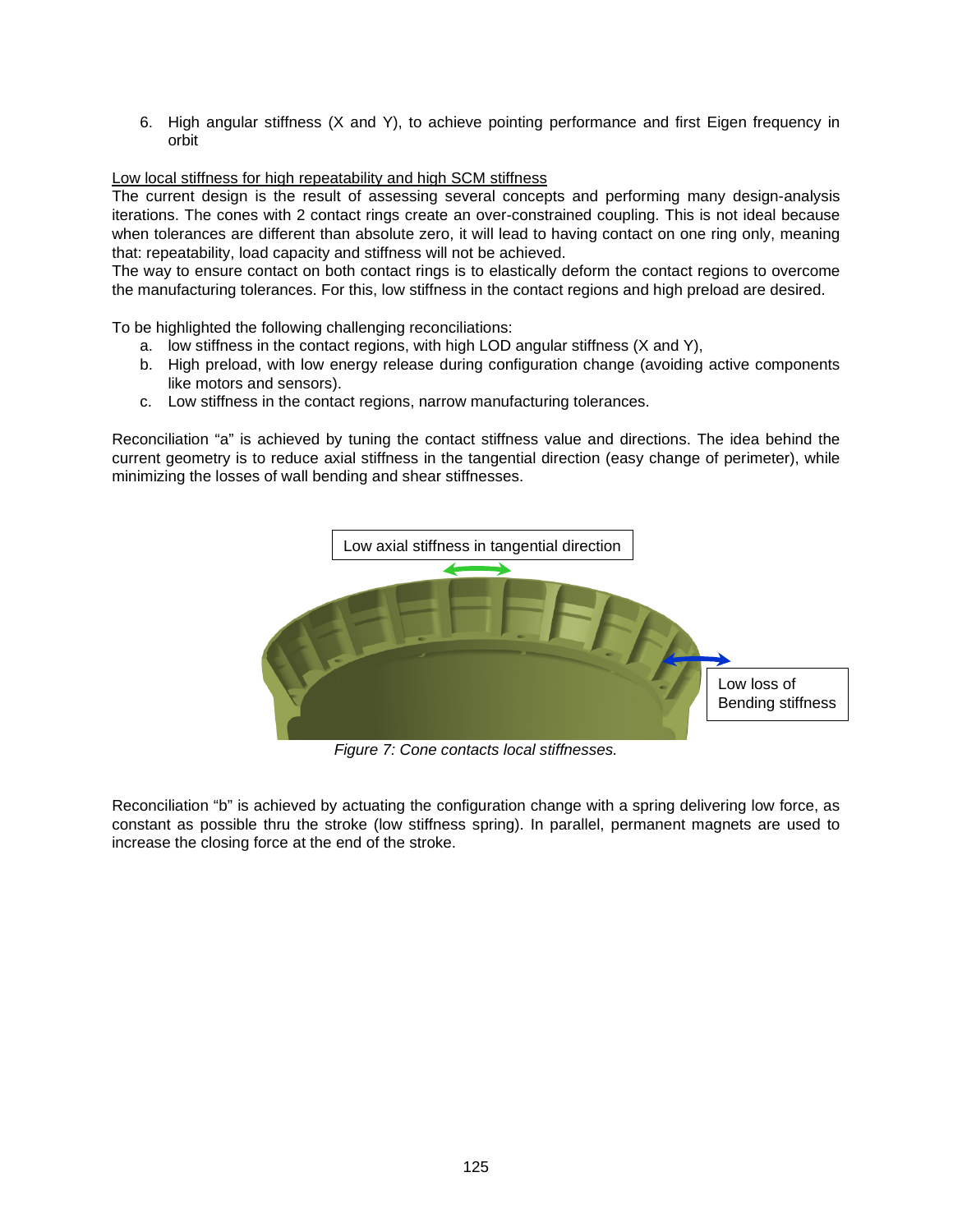

*Figure 8: The energy released for the actuation is the area under the green curve (presented values are adimensional).* 

Reconciliation "c" is challenging because the low stiffness in the contact regions leads to considerable local deformations under cutting loads during machining. These deformations make it almost impossible to achieve well defined dimensions and geometries. The expectation is this reconciliation with a correct tuning of stiffness and machining parameters.

#### LOD Dynamic analysis

Dynamic simulations were made to predict the configuration change. The main parameters modeled were:

- Masses and inertias of: S/C non rotating part; SCM rotor; Instrument rotating part.
- Most relevant stiffnesses: cones coupling; bearing membranes …
- Actuating forces: spring; magnetic,
- Friction on contacts
- Damping; bearings, material.

Some results are presented in Figures 9 and 10.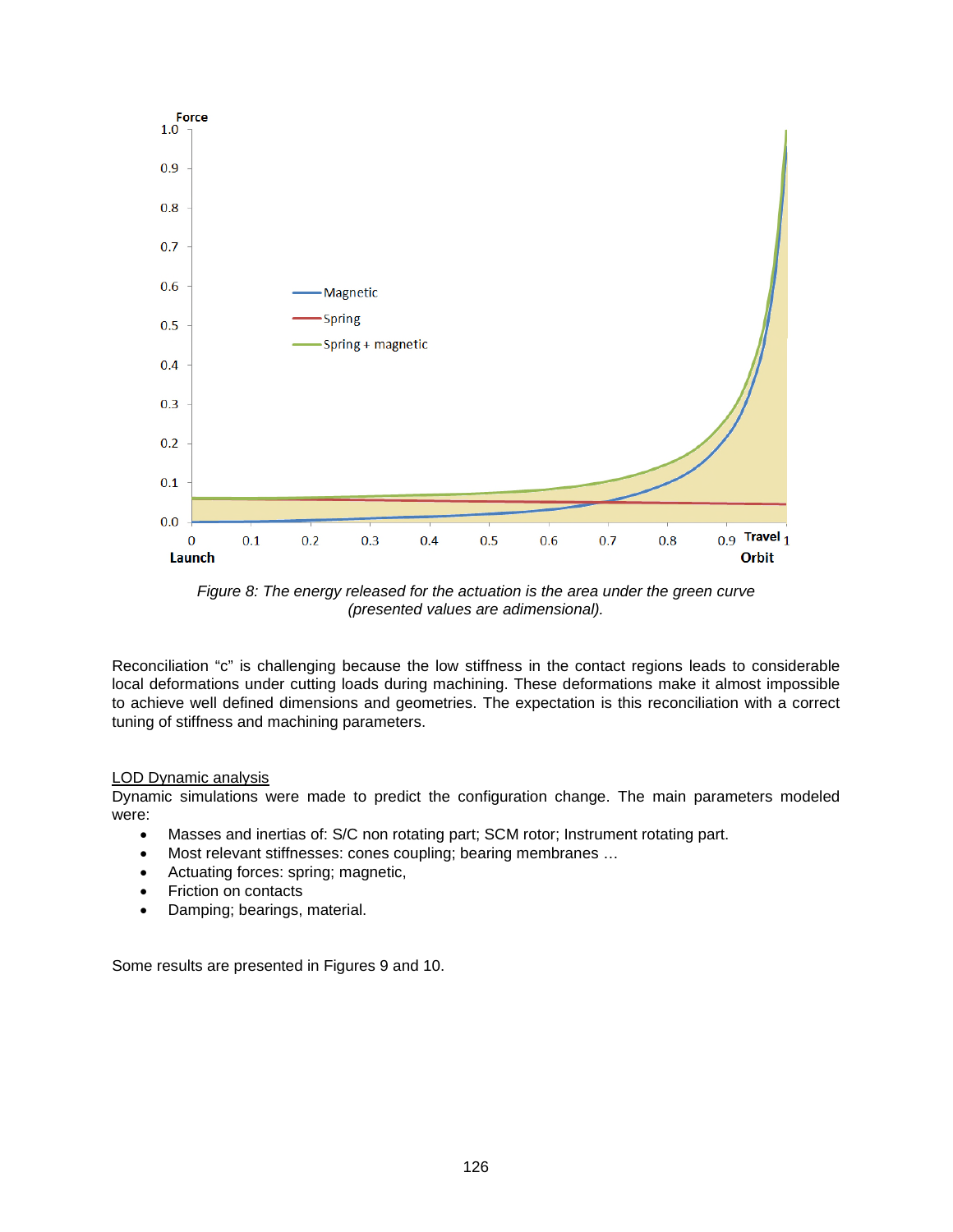

*Figure 9: Configuration change travel (axial direction).* 



*Figure 10: Contacts normal force during configuration change.* 

It is curious to see that the cones separate during a short period, after the first fitting. This is explained by the low friction in the contacts, relatively high fitting angle, and the considerable amount of energy bounced back by the bearing membranes.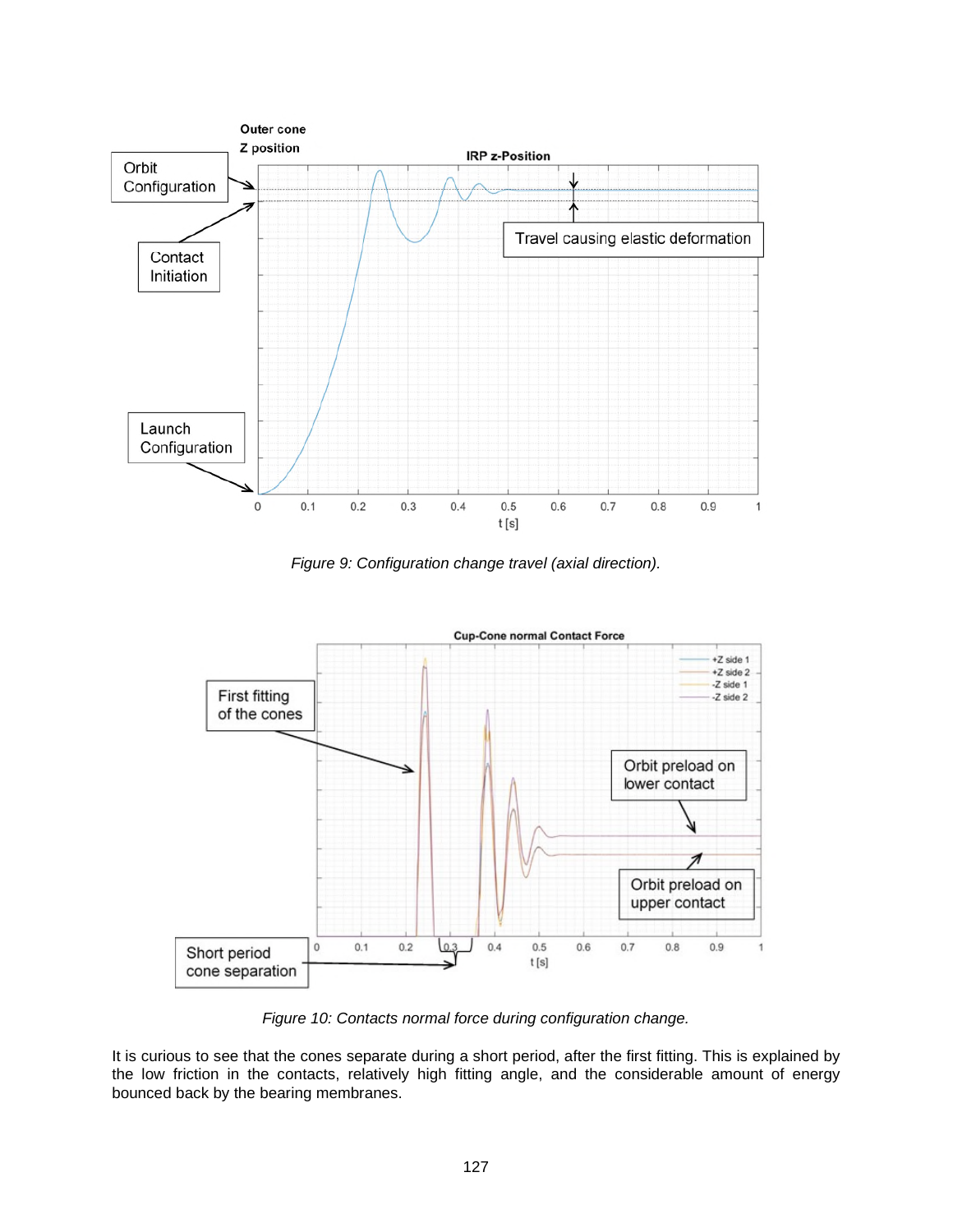

*Figure 11: Axial force on bearings.* 



*Figure 12: Encoder clearance during configuration change.* 

To be noticed the following relations of the graphics:

- Sliding on the cones contacts <-> Variation of contact normal force <-> Z force on the bearings (Sliding on the cones causes deformation of the contact regions and force changes on the contact due to stiffness, Z bearing force and inertial forces push and pull the contacts)
- Z force on the bearings <-> Encoder clearance (due to bearing membrane elastic deformation)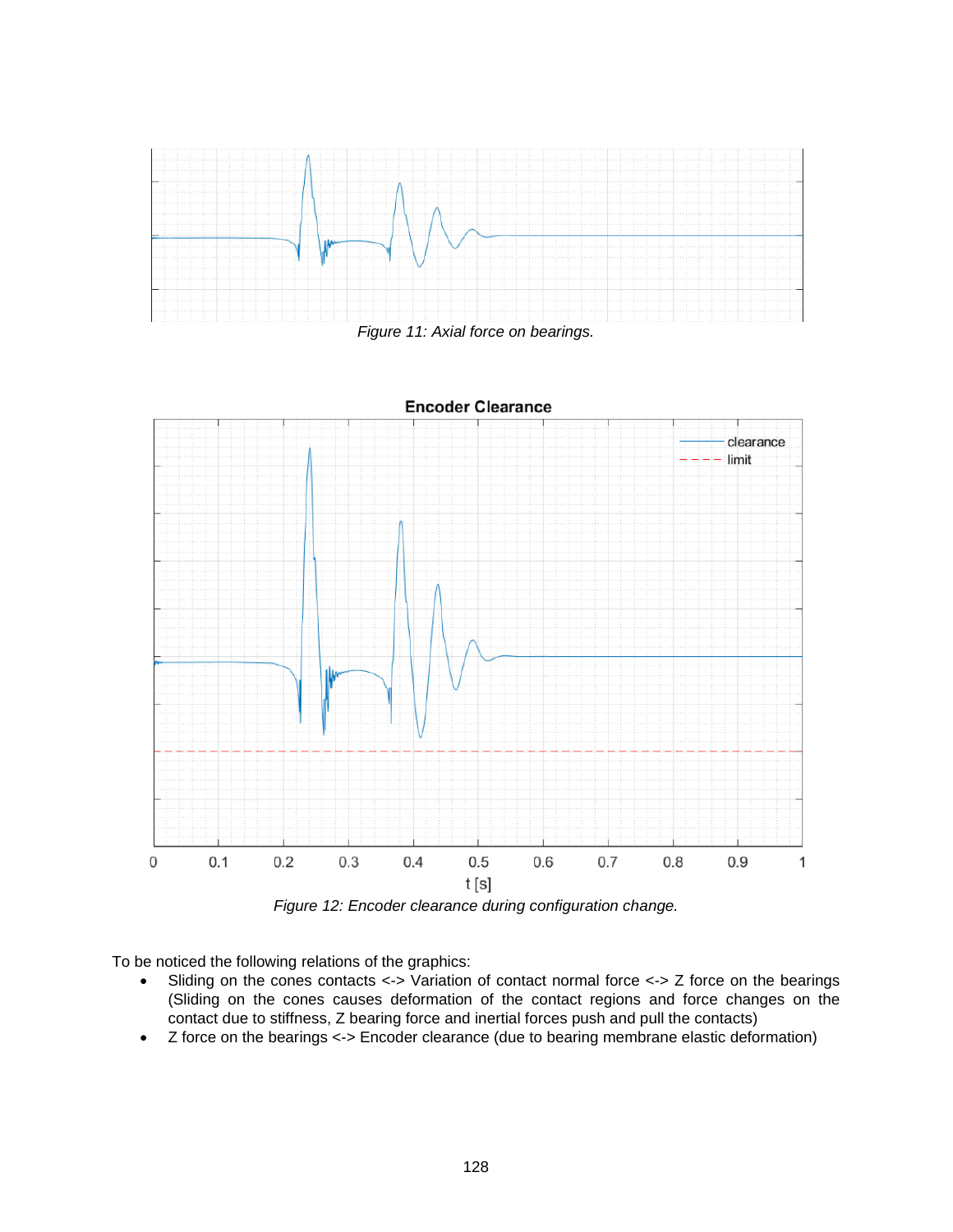#### LOD Breadboard (BB)

Multiple requirements apply to this device i.e., high load transfer, high stiffness and high pointing repeatability. Many effects are contributing to the performance of the LOD, being that some of them are rather difficult to predict. Therefore, a Breadboard test program is the most efficient way to determine / verify / reduce uncertainty of several parameters. Table 1 presents the main effects to be studied during a BB test campaign, as well as the main requirements affected by these parameters.

| Parameter / effects                                       | <b>Goal at BB level</b>            | <b>Source</b>                                      | <b>Uncertainty preventing</b>                                                      |
|-----------------------------------------------------------|------------------------------------|----------------------------------------------------|------------------------------------------------------------------------------------|
|                                                           |                                    | requirement                                        | determination by analysis                                                          |
| LOD position and<br>orientation repeatability             | To be measured                     | Pointing<br>performance;                           | Manufacturing tolerances, Friction                                                 |
| LOD angular stiffness                                     | To be measured                     | On orbit stiffness                                 | contact on the cones (with low<br>preloaded when compared to bolted<br>interfaces) |
| Cones fitting force                                       | To be measured                     | Reliable cone<br>fitting                           | Manufacturing tolerances, Friction                                                 |
| Kinetic energy transferred<br>to the bearing<br>membranes | To be indirectly<br>measured       | Survivability<br>encoder disc                      | Friction, other damping sources                                                    |
| Magnetic force along<br>transition travel                 | To be measured<br>(reduce margins) | Pointing<br>performance;<br>On orbit<br>stiffness; | Material properties;<br>Model verification;                                        |

The test setup concepts for two tests are presented in Figures 13 and 14.

## LOD X-Y angular stiffness and load capacity



*Figure 13: X-Y LOD angular stiffness, static measurement.* 

The concept is direct, to apply a torque and measure the angular displacement. Complementarily a dynamic test will be done in the shaker to measure the first Eigen frequency.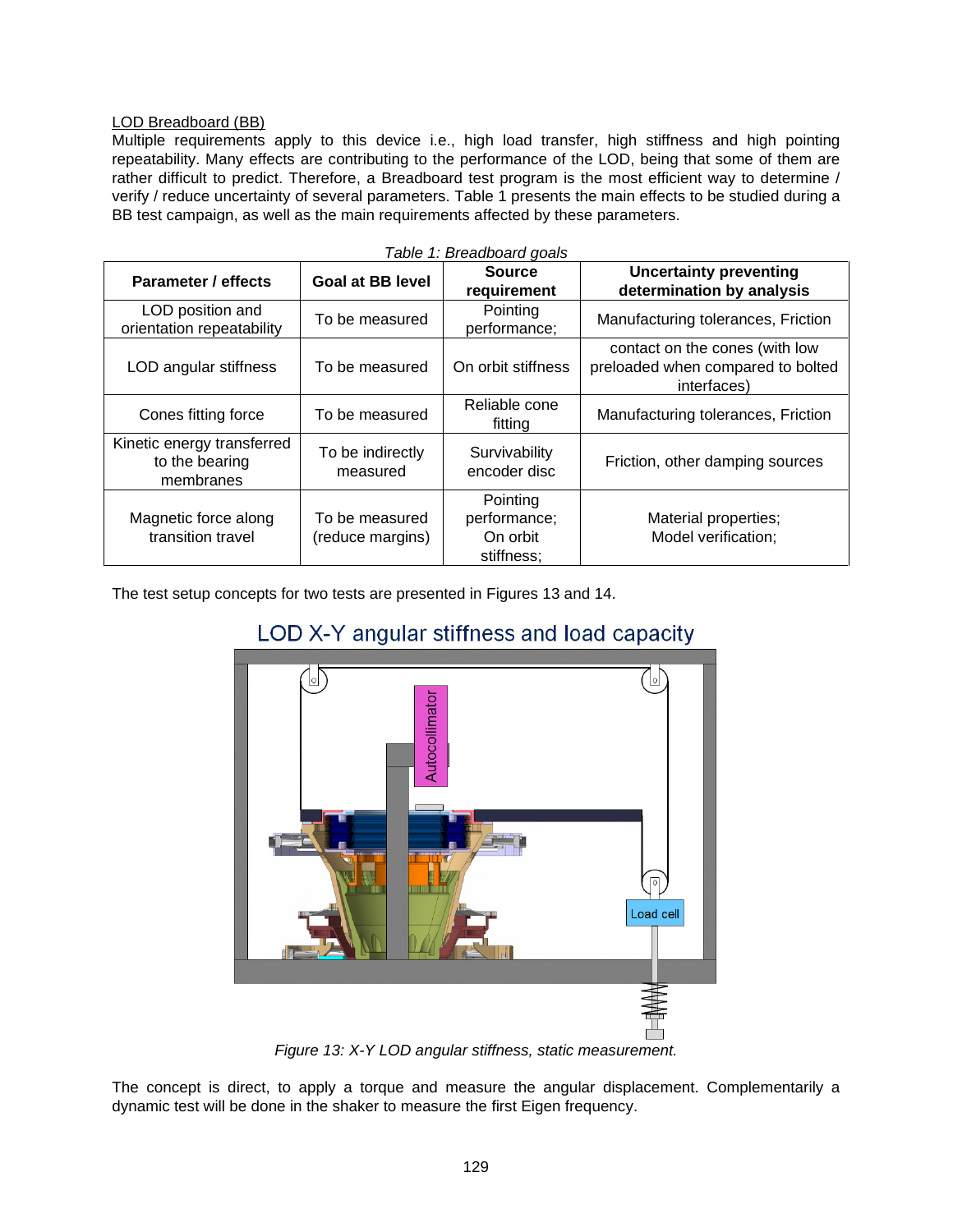

*Figure 14: Kinetic energy transferred to the bearing membranes during configuration change.* 

The concept is to execute the configuration change with gravity compensation in order for the test to be energy representative. The stiffness of the support will be measured during the test measuring the first Eigen frequency and using the previously measured oscillating mass. With the stiffness of the support and amplitude measured by accelerometer 2, the energy can be calculated and compared with the predicted in the dynamic simulations.

#### **Life Test**

Scan Mechanisms usually operating during the entire mission. The required life revolutions depend on mission time and speed and can be usually several hundred million revolutions. Therefore, the lifetime qualification needs specific attention and a good preparation since the test validation takes a long duration even in accelerated condition and introduces a notable risk to the project with respect to schedule and effort in case of failure.

A usual approach is (if representative) to perform a life test in accelerated condition to have the test validation available prior FM manufacturing. However, the orbit condition representativeness cannot be easily demonstrated, as some parameters are different like speed, lubrication regime, heat dissipation, temperature gradients, motion etc.

On the previous MetOP SG project, the life test has shown an issue with some Roll-Ring channels which haven't performed in the expected way. A detailed investigation has been performed. A Build Fixture, which was used for the Roll-Ring assembly was not sufficiently accurate, causing a malfunction that allowed the Coupler to move outside of the ring. Furthermore, an investigation was performed to predict if such an error can be due to an accelerated speed of over 225 rpm, which is a factor of 5 times faster than the orbit speed. No reliable calculation method was found for a clear relation between speed factor and degradation factor, but negative effects couldn`t be excluded.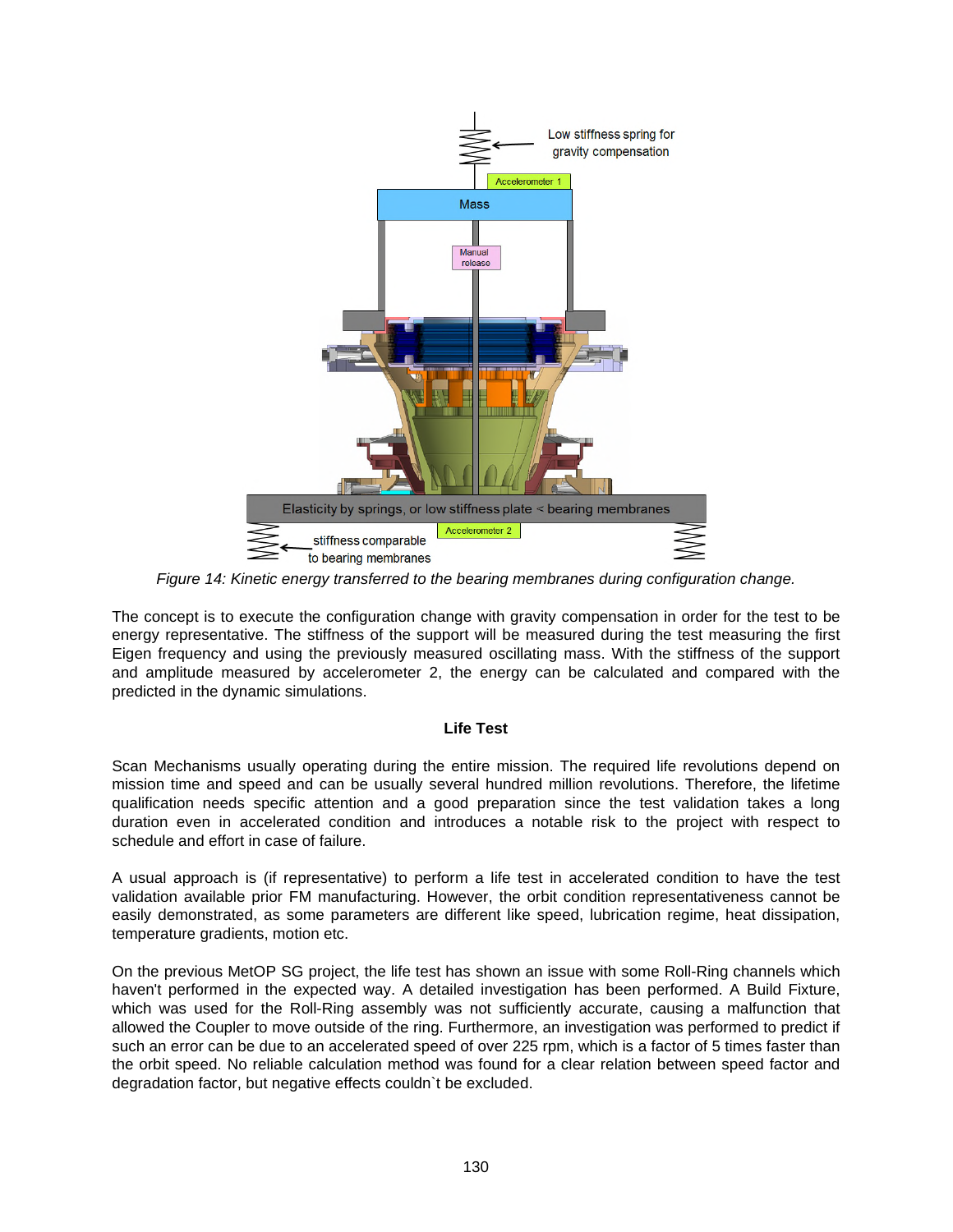As with any electrical rotating interface, circuit resistance performance is degraded somewhat due to moisture effects and the test setup requires at least two parallel circuits to be measured together which makes it difficult to isolate areas of concern.

Complicating the situation, an Instrument Unit was designed with a very sensitive under voltage protection, supplied by power via the roll-ring. Therefore, the concern was raised about the resistance peaks within millisecond range.

These challenges led to a specific resistance measurement and measuring equipment with the following characteristics:

- Continuous resistance recording of all roll-ring channels at the same time
- Continuous current transfer of the power lines during lifetime
- Resistance sampling rate of 25 kHz of all channels (well above industry standard)
- EGSE noise level < 0.0005 ohm (well above industry standard)
- Resistance recording during entire life test sampled for trend analysis
- Resistance recording with high data rate at a specific event (versus a threshold value)

This specific ground support equipment was manufactured and is under operation to perform monitoring of the Roll-Ring under real environmental conditions.

The Roll-Ring technology demonstrates inherent low dynamic resistance noise levels over extended periods of time. Humidity can impact the noise level which is usually higher after long term storage (under clean room conditions) but quickly improves with nitrogen purging or in a vacuum condition. The dynamic resistance noise level also varies in relation to the shaft speed. Figure 15 shows the Roll-Ring dynamic resistance noise measurement with a sampling rate of 25 kHz. No filter is applied to the measurement data, and this sampling rate is well above industry standard, but used here for our purposes. The resistance measurement was performed in ambient condition.



*Figure 15: PDTD Resistance noise with 25 kHz sampling rate*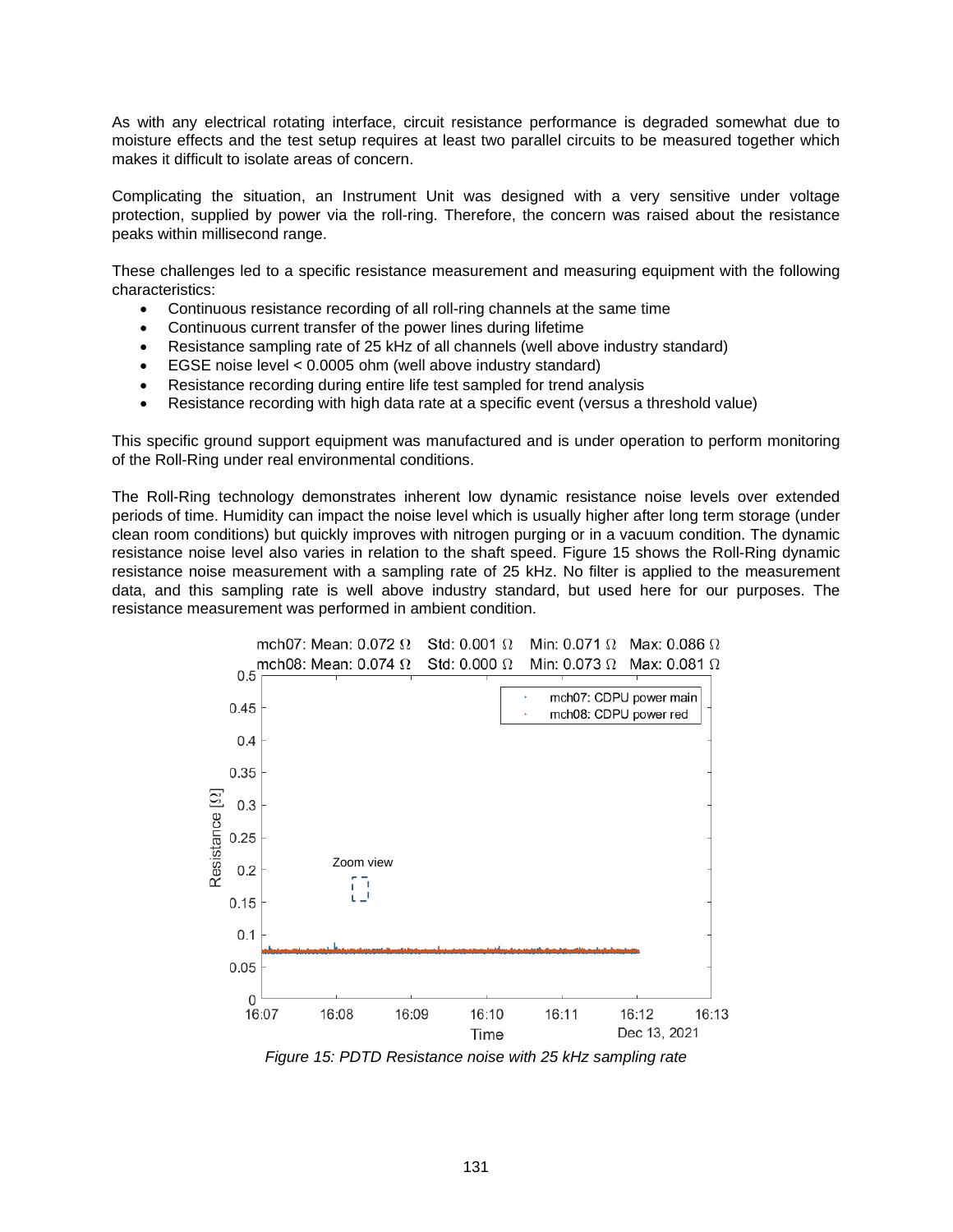Figure 16 is a zoom view of Figure 15 with short resistance peaks in a millisecond range. There are many possible reasons for this, to include moisture effects, contamination, or irregularity in contact surface.



Figure 17 shows the nomenclature of the Roll-Ring items. Electrical contacts are between the inner Ring and Coupler and between the Coupler and the outer Ring.



*Figure 17: Roll-Ring® nomenclature* 

Figure 18 shows the Roll-Ring characteristics which were helpful for failure detection. The plot represents the measured 4 Channels with two in series at a sampling rate of 25 kHz, again without any filter. The plot shows the measured value in the frequency domain. There are typical peaks at specific frequencies which are clearly linked to the three contact surfaces for Inner Race, Outer Race and Coupler.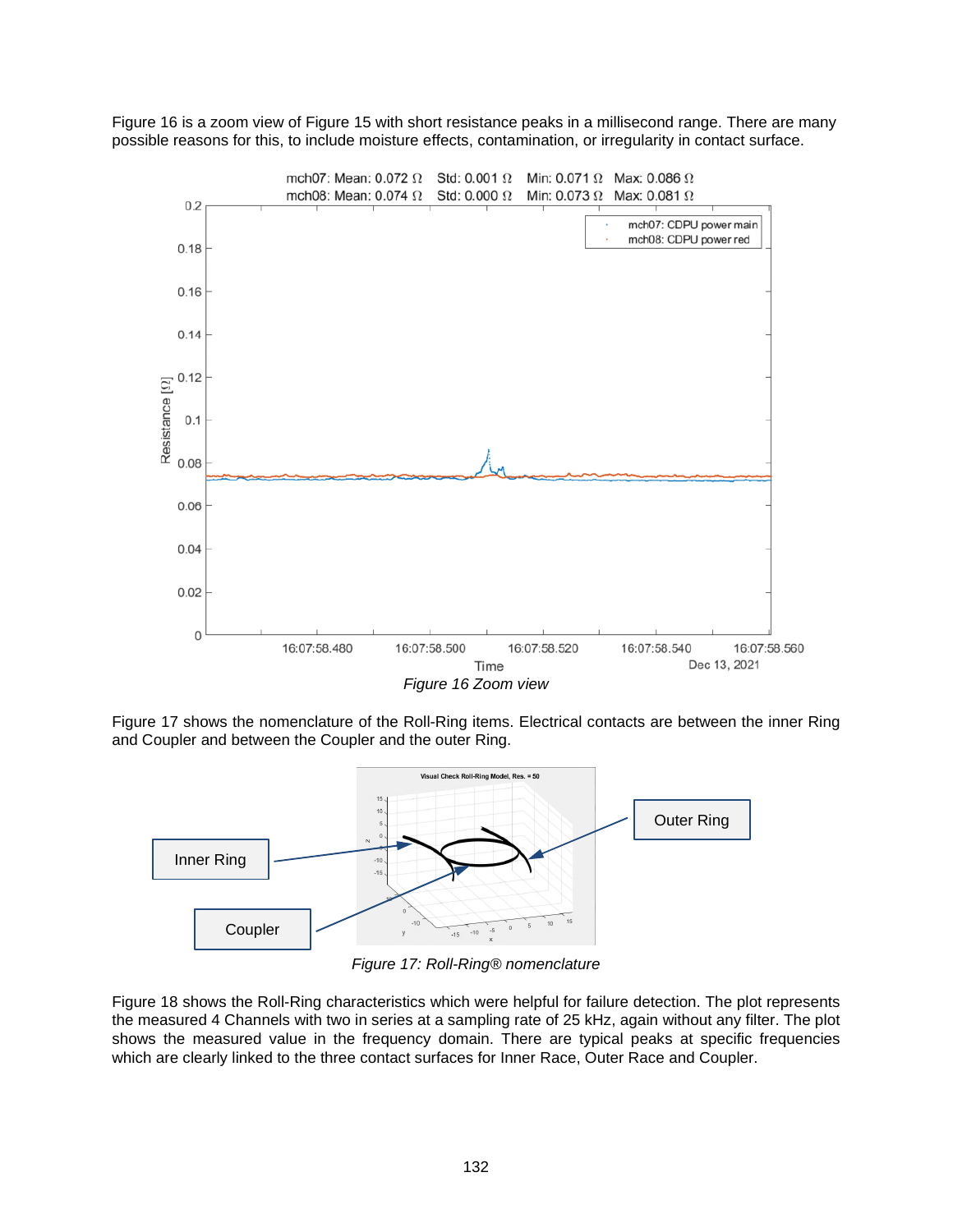

*Figure 18 Fast Fourier Transformed resistance data* 

The Roll-Ring supplier has made improvements to ensure a robust solution that will operate with a misaligned build fixture and at accelerated speed with sufficient margin. With all the experience of the previous life test, the Roll-Ring supplier has implemented the knowledge gained to all design and manufacturing standards.

## Therefore, the following are key lessons learned

Customer levels:

- The envelope should be defined by means of feasible design concepts with sufficient margin.
- Best practice selection process does not allow envelope iteration with the bidders. Therefore, the envelope should be defined as a goal and not as a hard requirement to make different design concepts possible for best selection.
- Electrical dynamic contacts cause resistance noise. Power regulation and under voltage protection must be adapted accordingly.
- Adequate planning with successful life testing is warranted.

Supplier level:

- Accuracy of the build fixture must be verified by test, preferably with and without the installed device.
- Be aware that an envelope change becomes more difficult as the project progresses.
- Design must be sufficiently robust against manufacture tolerances and accelerated life test speed.